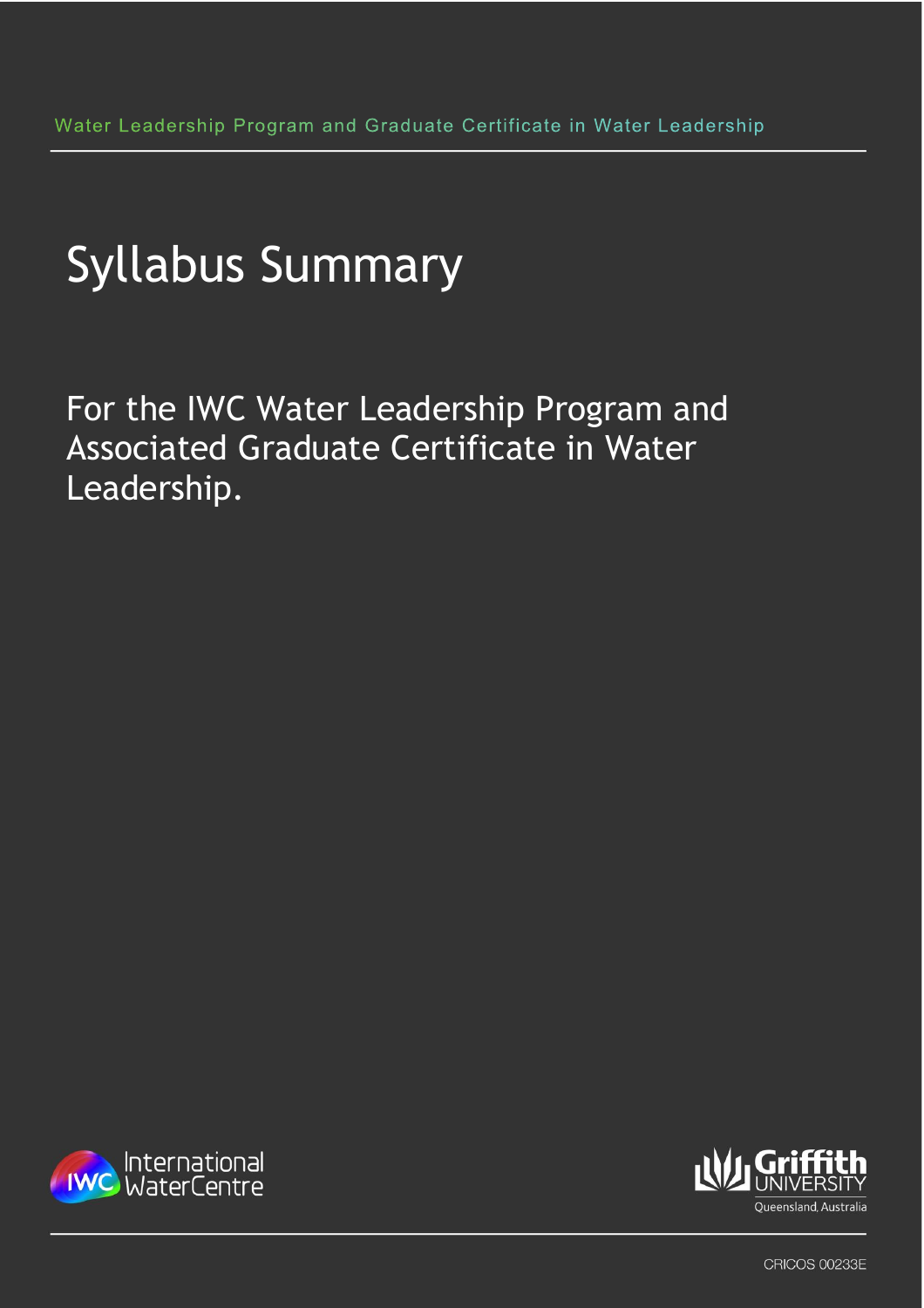# Contents

Updated by André Taylor, 18 June 2022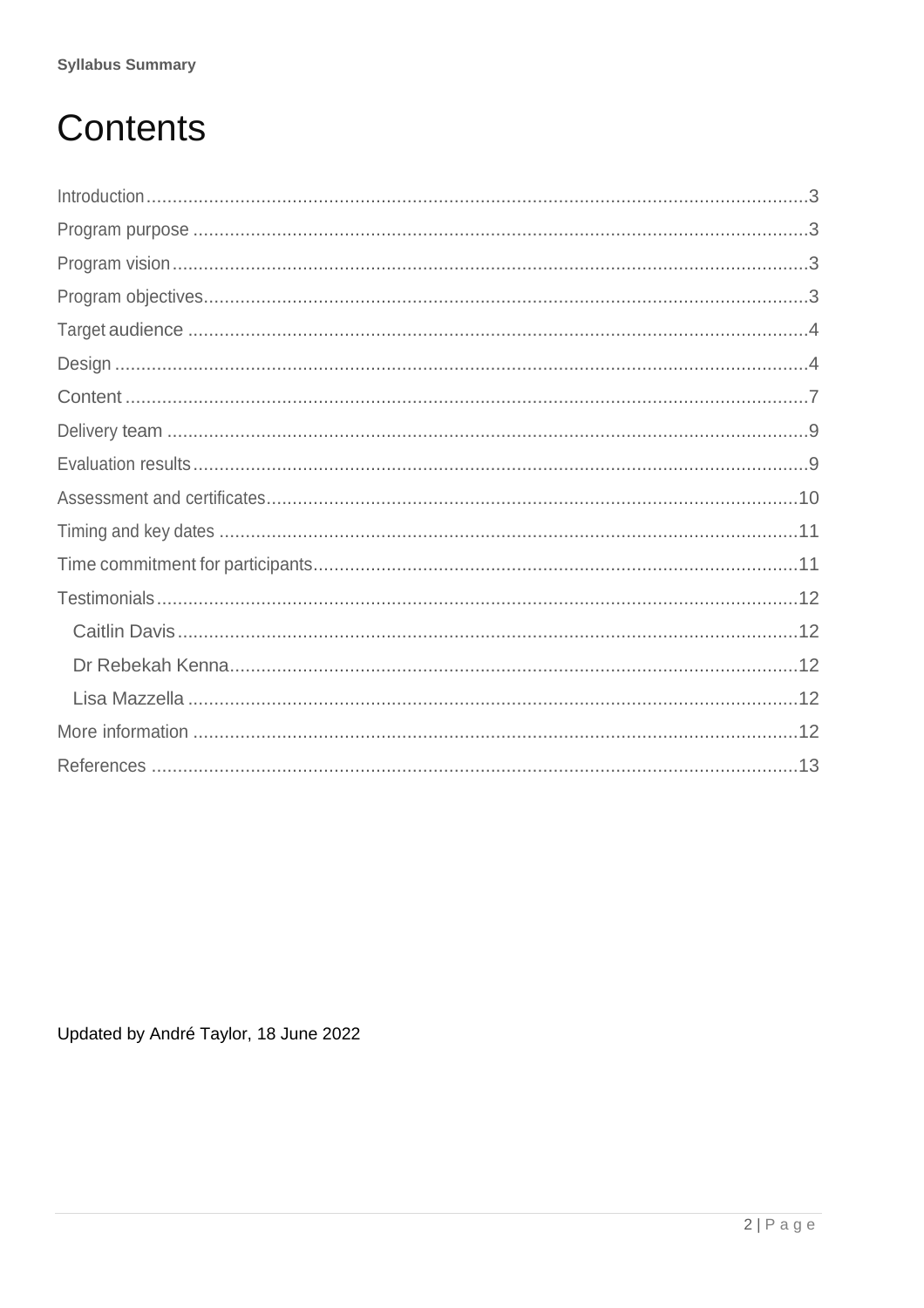# <span id="page-2-0"></span>Introduction

This document provides an overview of the purpose, vision, objectives, design, content, performance and timing of the IWC Water Leadership Program which is linked to the Graduate Certificate in Water Leadership at Griffith University. Please note that the Graduate Certificate essentially involves fully participating in the IWC Water Leadership Program, doing some additional assessment tasks, and receiving additional coaching in relation to a substantial leadership project.

For additional details on the program or Graduate Certificate, please contact the International WaterCentre at Griffith University. Contact details are provided at the end of this document.

### <span id="page-2-1"></span>Program purpose

To help emerging water leaders to strengthen their individual and collective capacity to drive positive change to advance more integrated and sustainable forms of water management in order to improve the health of people, communities and natural areas.

### <span id="page-2-2"></span>Program vision

To be the world's best feedback-intensive leadership development program (Guthrie and King, 2004) that is customised for emerging leaders in the water industry who want to build skills, knowledge and confidence in exercising influence, driving change and advancing more integrated and sustainable forms of water management.

# <span id="page-2-3"></span>Program objectives

The IWC Water Leadership Program aims to:

- **EXECTE HELP EMERGING WATER IS ENDINGER** THE HELP emerging water leaders typically at the project leader to middle management level to be more effective at exercising influence, driving positive change and advancing more sustainable and integrated forms of water management.
- Help participants to build self-leadership skills (e.g. self-awareness, confidence and a leader identity) as a pre-requisite for effective leadership and accelerated leadership development.
- Identify specific leadership development needs for each participant (e.g. key skills to develop), and to help them build personalised leadership development plans which include activities to be conducted in the workplace (e.g. leadership project).
- Strengthen leadership abilities (e.g. skills, knowledge, networks and power) known to be associated with effective leaders playing different leadership roles in the water sector.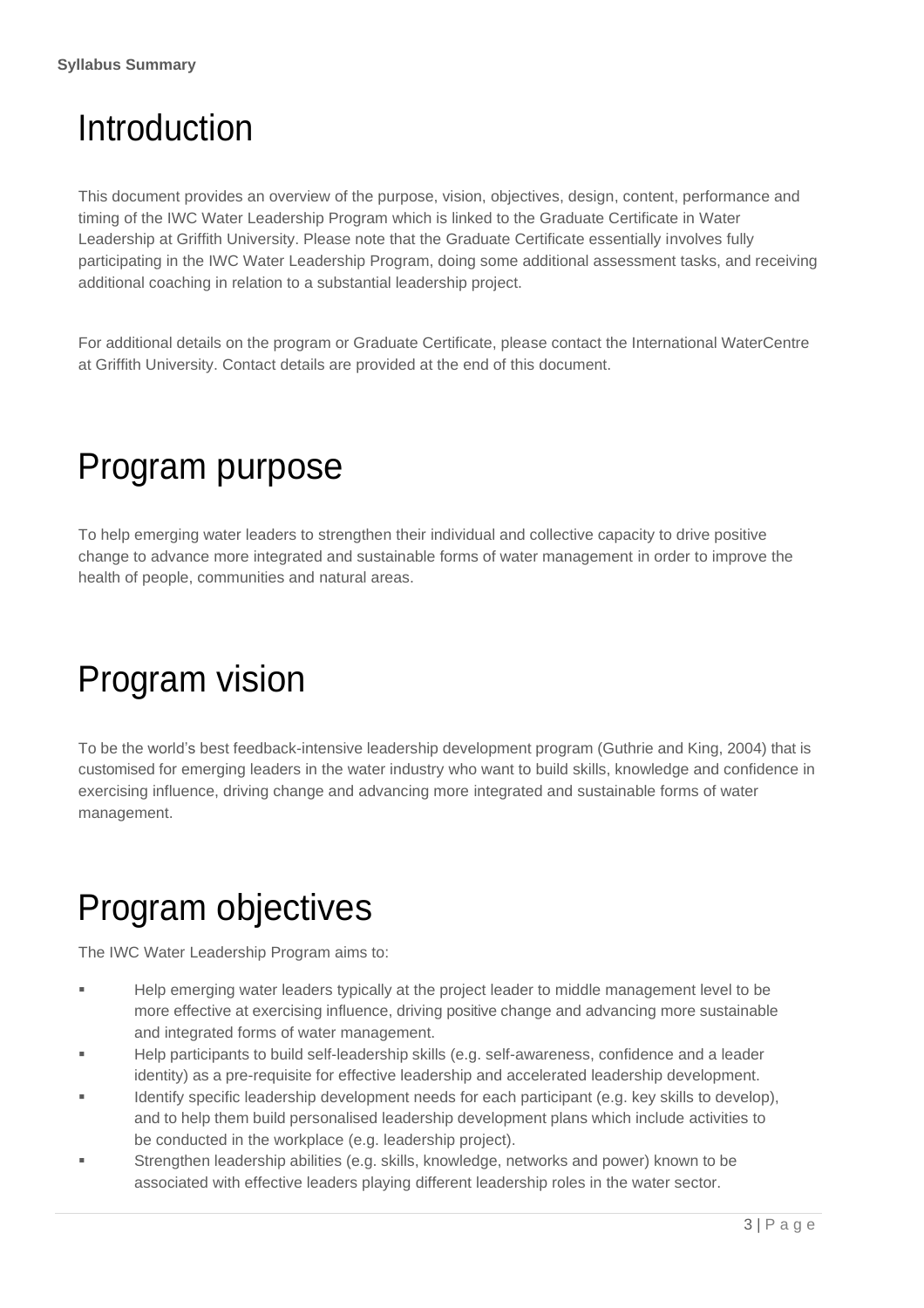- Help participants to continue to develop as leaders over their careers and to enable other developing leaders to do the same.
- Assist participants to strengthen group-based leadership capacity (e.g. the capacity of a crossorganisational network of leaders to drive positive change in a water utility).
- Facilitate a broad range of developmental experiences that involve new knowledge, diverse perspectives (i.e. from presenters and participants), self-assessments and reflection, discussion, the application of knowledge to one's own work environment, practising new leadership behaviours, feedback on leadership behaviours, and support (e.g. from peers, coaches and mentors).
- Create a personal network of peer support for participants that operates during and after the program.
- Provide an entry point to leadership literature that is relevant to leaders in the water sector to assist further independent learning.
- Generate a positive 'return on investment' (Phillips, 2007) to the participants and their organisations in less than a year following the program.

### <span id="page-3-0"></span>Target audience

This program targets non-executive leaders in the water and catchment management sectors. Program participants play a variety of leadership roles<sup>1</sup>, but are all team leaders. Some participants lead crossboundary project teams, whilst others lead teams of staff. Some more senior participants are also preparing to play executive roles.

Participants come from all parts of the water and catchment management sectors, with the majority coming from water utilities, State government departments and local government agencies. The average age is mid-30s, with equal participation by males and females. The program has run annually since 2011 with an average of approximately 20 participants per year. To date, participants have originated from eight countries, with the majority being Australian.

Many of our participants have already built technical and managerial abilities, and are now choosing to focus on building their leadership abilities (i.e. the capacity to influence). Some participants also use the program as a safe space to deeply reflect on their careers, and explore what steps they should take next to better align their purpose and personal values with their professional work.

# <span id="page-3-1"></span>Design

The program has been designed and is delivered each year in accordance with the following principles:

The program's design and content (e.g. conceptual models and leadership tools) should be informed by sound research that is relevant to people playing different roles in the water sector.

<sup>1</sup> See Taylor *et al.* (2015) for a discussion of six leadership roles that we commonly see in case studies of positive change in the water sector. These roles provide a conceptual framework that is frequently used throughout the program. Most participants choose to focus on learning how to play one or two of these roles during the program.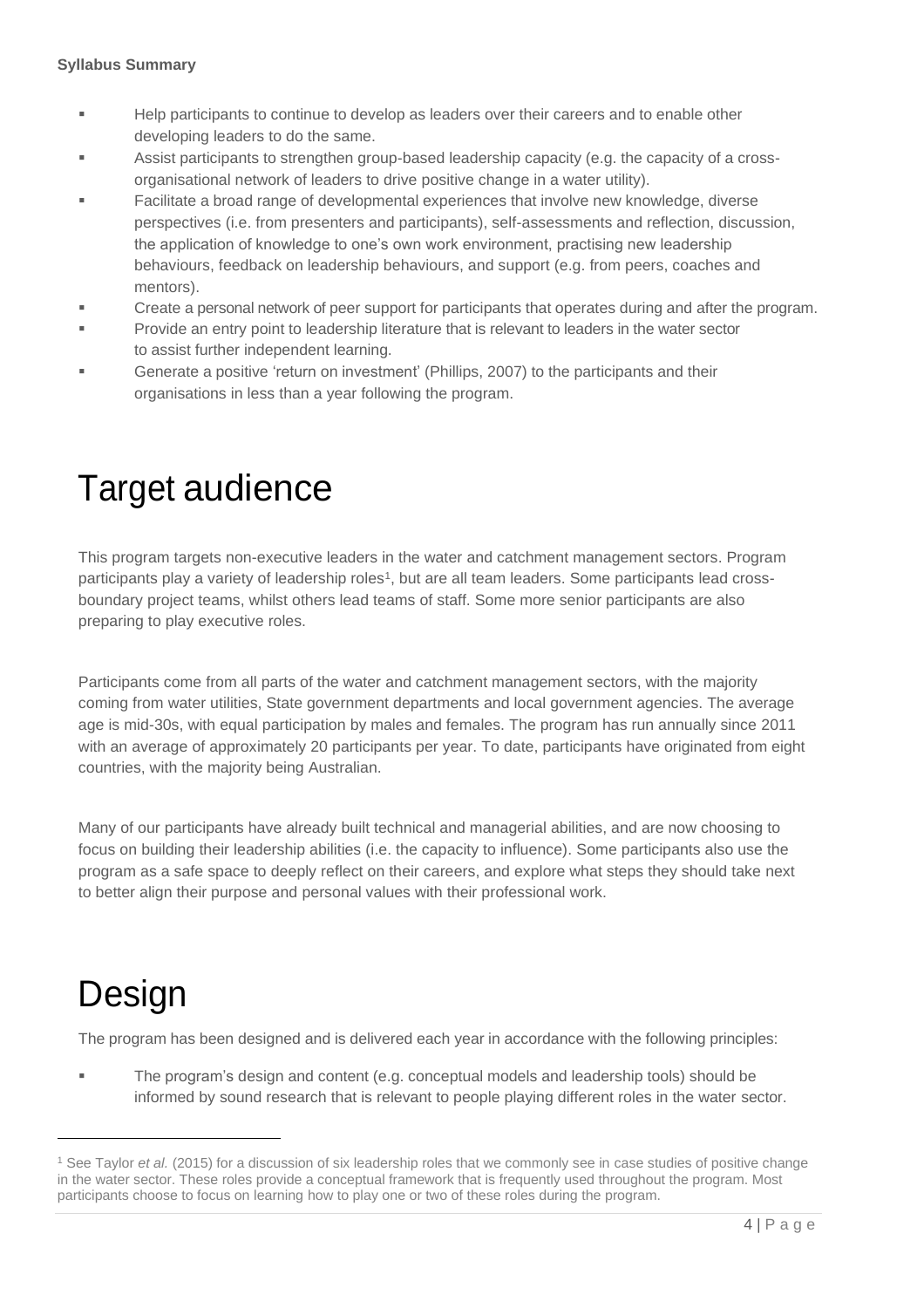- The design of the program needs to be consistent with the '70:20:10 rule' of leadership development (Lombardo and Eichinger, 2000) which suggests that approximately 70% of leadership development occurs through conscious practice, 20% through developmental relationships (e.g. coaching, mentoring and feedback), and 10% from structured training which plays an important amplifying effect.
- Leadership can be taught and learnt (Avolio, 2005) even though a leader's personality characteristics and context contribute to effective leadership (Northouse, 2021).
- The design, content and evaluation of the program should be transparent (e.g. communicated through conference and journal papers).
- A feedback-intensive leadership development program design is most likely to generate positive behavioural change and a positive return on investment to participants and their organisations (see Guthrie and King, 2004).
- **EXECTED** Leadership development is a lifelong, challenging activity (Avolio, 2005). As such, the program must help participants to actively manage their development as leaders over their careers.
- The design of the program should include numerous opportunities for participants to build selfawareness, challenge themselves, get frequent feedback from their colleagues, receive support from colleagues, and deeply reflect (Avolio, 2005; McCauley and Van Velsor, 2004).
- **The design should aim to build the individual capacity of water leaders to influence and drive** change (i.e. leader development), as well as their capacity to work with other leaders to collectively drive group-based leadership processes (i.e. leadership development).
- The program should prepare emerging leaders for current and future challenges in the water sector, as well as the ability to play different roles in the water sector. These roles include the champion leader, enabling (adaptive) leader, cross-boundary team leader, thought leader, strategic leader and trusted advisor roles (see Taylor *et al*., 2015).
- Face-to-face training ('intensives') should minimise the use of 'lecture style' presentations and maximise opportunities for interaction, discussion, self-assessment, peer-to-peer information sharing and reflection.
- The program should be comprehensively evaluated each time it is run, continuously improved, and be subject to a major review every 10 years (which was last done in 2021).
- **The program's design should include 'accountability mechanisms' to ensure that participants** fully commit to the program (Shelton, 2003).

The program was first run in 2011 following a trial program that was designed, delivered and evaluated as part of a Ph.D. research project at Monash University (see Taylor, 2010a & b). When the program was first launched it was in officially endorsed by the Water Services Association of Australia and the Australian Water Association. The program's design was also peer reviewed by:

- **Professor David Day (formally the Winthrop Professor and the Woodside Chair in Leadership and** Management at the University of Western Australia's Business School). Professor Day is one of the world's leading leadership development academics and practitioners.
- Members of an Industry Leaders Reference Group. This group included senior representatives from the Queensland State government, City of Canning (WA), Healthy Waterways Limited (QLD), Water Services Association of Australia, Yarra Valley Water, Queensland Urban Utilities, Veolia Water, Melbourne Water and the Australian Water Association.

The elements and timing of this ten-month, annual program are shown in Table 1. Note that some minor modifications to this schedule may be made to accommodate unexpected events (e.g. pandemics) and the needs of participants (e.g. additional group coaching sessions).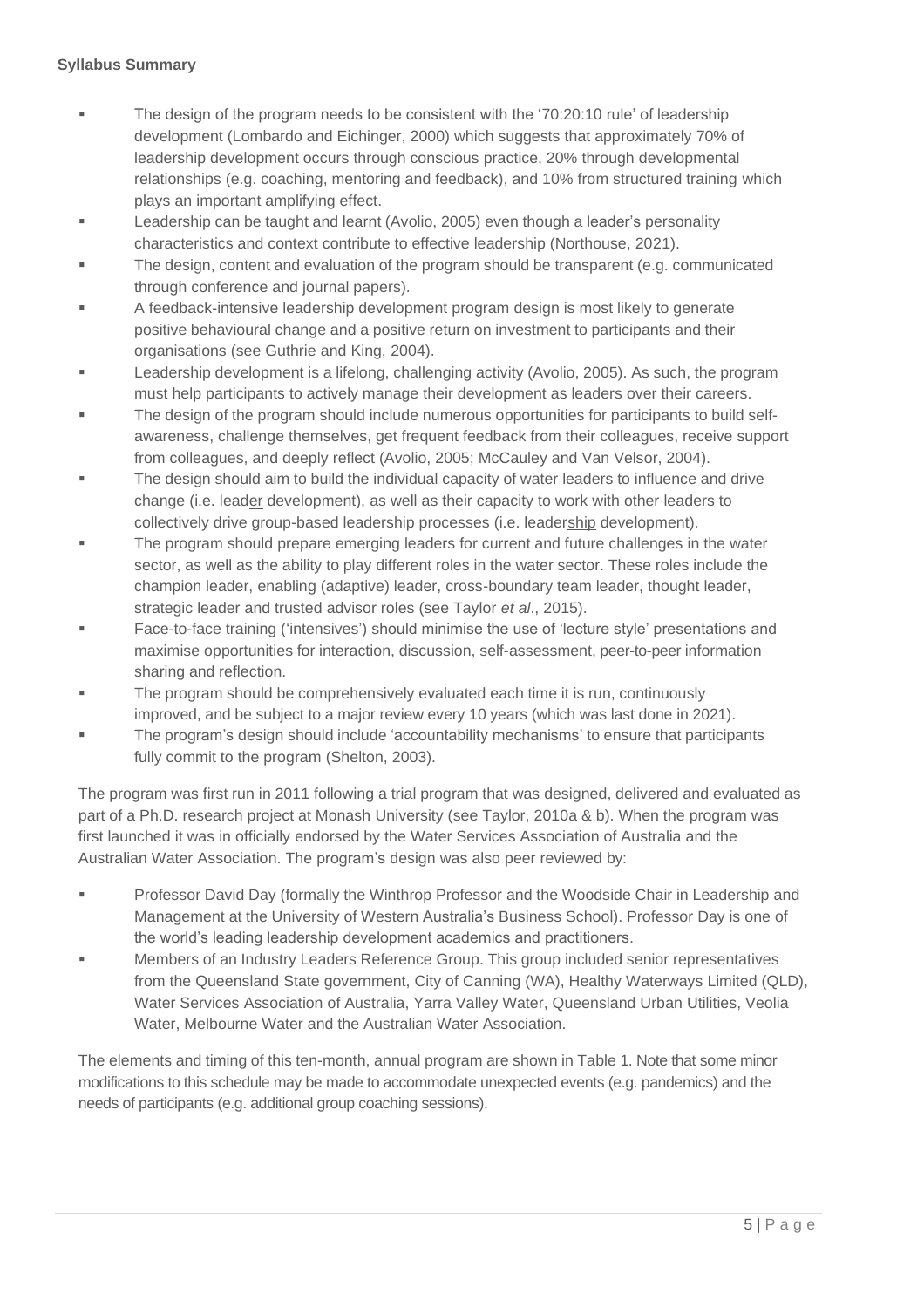#### **Table 1:** An overview of the program's elements and their timing

| <b>Month</b>    | <b>Program elements</b>                                                                                                                                                                                                                                                                                                                                                                                                                                                                                                                                          |
|-----------------|------------------------------------------------------------------------------------------------------------------------------------------------------------------------------------------------------------------------------------------------------------------------------------------------------------------------------------------------------------------------------------------------------------------------------------------------------------------------------------------------------------------------------------------------------------------|
| <b>December</b> | Introductory document and post pack. This includes the program instructions, readings, self-<br>$\bullet$<br>assessment and reflection exercises, a preparation checklist, an overview of the program<br>elements, a simplified leadership plan template, etc.                                                                                                                                                                                                                                                                                                   |
|                 | Online workshop [Core]: Induction to the program.<br>$\bullet$                                                                                                                                                                                                                                                                                                                                                                                                                                                                                                   |
|                 | Introductory exercise using an online learning management system.<br>$\bullet$                                                                                                                                                                                                                                                                                                                                                                                                                                                                                   |
|                 | Customised 360-degree feedback process. Gathering rater information.<br>٠                                                                                                                                                                                                                                                                                                                                                                                                                                                                                        |
| <b>January</b>  | Continuing with the pre-intensive exercises and reading.<br>$\bullet$                                                                                                                                                                                                                                                                                                                                                                                                                                                                                            |
|                 | 360-degree feedback process: Participants will do a self-assessment as part of the survey.<br>$\bullet$                                                                                                                                                                                                                                                                                                                                                                                                                                                          |
|                 | Online workshop [Optional]: Self-leadership: Time management.<br>$\bullet$                                                                                                                                                                                                                                                                                                                                                                                                                                                                                       |
| February        | Continuing with the pre-intensive exercises and reading.<br>٠                                                                                                                                                                                                                                                                                                                                                                                                                                                                                                    |
|                 | Continuing the 360-degree feedback process.<br>$\bullet$                                                                                                                                                                                                                                                                                                                                                                                                                                                                                                         |
|                 | Online workshop [Core]: Introduction to leadership in the water sector, fundamental leadership<br>$\bullet$<br>concepts, ethics and ethical leadership.                                                                                                                                                                                                                                                                                                                                                                                                          |
|                 | Online workshop [Core]: Introduction to leadership development including building a leadership<br>$\bullet$<br>plan.                                                                                                                                                                                                                                                                                                                                                                                                                                             |
| <b>March</b>    | First face-to-face intensive in Brisbane in early March: 3 days. Day 1 focuses on self-leadership<br>$\bullet$<br>(e.g. purpose, values, emotional intelligence, self-leadership traps, and leadership roles). Day 2<br>focuses on transformational leadership, authentic leadership and playing the six water leadership<br>roles (plus 360-degree feedback). Day 3 focuses on power, influence, social networking, building<br>shared visions, and building a leadership plan.<br>Plan development by participants and feedback from IWC coaches.<br>$\bullet$ |
|                 | Online workshop [Optional]: Self-leadership: Building resilience.<br>$\bullet$                                                                                                                                                                                                                                                                                                                                                                                                                                                                                   |
| <b>April</b>    | Leadership plan implementation, local mentoring discussions and peer to peer support.<br>٠                                                                                                                                                                                                                                                                                                                                                                                                                                                                       |
|                 | One-to-one coaching session (no. 1) - late April / early May.<br>$\bullet$                                                                                                                                                                                                                                                                                                                                                                                                                                                                                       |
|                 | Online workshop [Core]: Communication: Active listening and giving feedback.<br>$\bullet$                                                                                                                                                                                                                                                                                                                                                                                                                                                                        |
|                 | Online workshop [Optional]: Leadership roles: Playing the team leader role.<br>٠                                                                                                                                                                                                                                                                                                                                                                                                                                                                                 |
|                 | Online workshop [Optional]: Leadership roles: Playing the champion leader role.                                                                                                                                                                                                                                                                                                                                                                                                                                                                                  |
|                 |                                                                                                                                                                                                                                                                                                                                                                                                                                                                                                                                                                  |
| May             | Leadership plan implementation, local mentoring discussions and peer to peer support.<br>$\bullet$                                                                                                                                                                                                                                                                                                                                                                                                                                                               |
|                 | Online workshop [Core]: Communication: Coaching skills.<br>$\bullet$<br>Online workshop [Optional]: Leadership roles: Playing the adaptive / enabling leader role.                                                                                                                                                                                                                                                                                                                                                                                               |
|                 | $\bullet$<br>Online workshop [Optional]: Leadership roles: Playing the thought leader and trusted advisor<br>$\bullet$                                                                                                                                                                                                                                                                                                                                                                                                                                           |
|                 | leader roles.                                                                                                                                                                                                                                                                                                                                                                                                                                                                                                                                                    |
|                 | Online group coaching session no. 1 [Optional].<br>$\bullet$                                                                                                                                                                                                                                                                                                                                                                                                                                                                                                     |
| June            | Leadership plan implementation, local mentoring discussions and peer to peer support.<br>٠                                                                                                                                                                                                                                                                                                                                                                                                                                                                       |
|                 | One-to-one coaching session (no. 2) - early to mid-June.<br>٠                                                                                                                                                                                                                                                                                                                                                                                                                                                                                                    |
|                 | Online workshop [Core]: Leadership styles and situational leadership.<br>$\bullet$                                                                                                                                                                                                                                                                                                                                                                                                                                                                               |
|                 | Online workshop [Optional]: Leadership roles: The cross-boundary team leader role including<br>٠<br>leading with little authority.                                                                                                                                                                                                                                                                                                                                                                                                                               |
|                 | Online workshop [Optional]: Leading in a crisis.<br>٠                                                                                                                                                                                                                                                                                                                                                                                                                                                                                                            |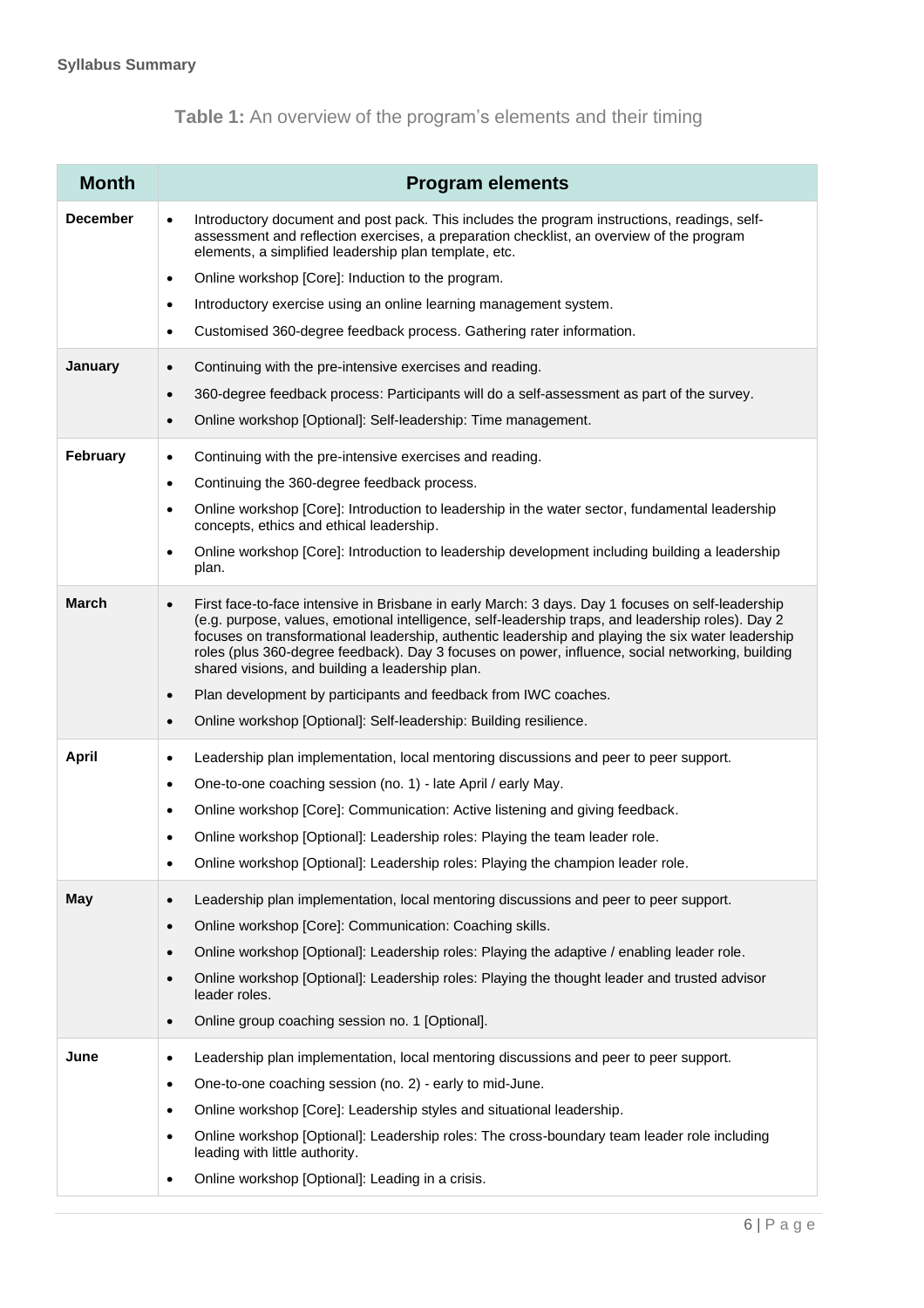| <b>Month</b>     | <b>Program elements</b>                                                                                                                                                                                                                                                                                                                                                                                                                                                                                                                                                                                                                                                                                                           |
|------------------|-----------------------------------------------------------------------------------------------------------------------------------------------------------------------------------------------------------------------------------------------------------------------------------------------------------------------------------------------------------------------------------------------------------------------------------------------------------------------------------------------------------------------------------------------------------------------------------------------------------------------------------------------------------------------------------------------------------------------------------|
| July             | Leadership plan implementation, local mentoring discussions and peer to peer support.<br>$\bullet$<br>Begin a follow-up feedback process using surveys that are customised for each participant.<br>$\bullet$<br>Interviewing a senior leader in one's organisation.<br>$\bullet$<br>Online workshop [Core]: Exploring two water leadership case studies.<br>$\bullet$<br>Online workshop [Optional]: Strategic leadership and playing the strategic leader role.<br>$\bullet$                                                                                                                                                                                                                                                    |
|                  | Online workshop [Optional]: A film-based leadership case study.<br>$\bullet$<br>Online group coaching session no. 2 [Optional].<br>$\bullet$                                                                                                                                                                                                                                                                                                                                                                                                                                                                                                                                                                                      |
| <b>August</b>    | Leadership plan implementation, local mentoring discussions and peer to peer support.<br>$\bullet$<br>Complete the follow-up feedback process.<br>٠<br>Second face-to-face intensive in Brisbane in early August: 1.5 days. Day 1 focuses on conflict<br>$\bullet$<br>management, presentation skills, facilitation skills, avoiding self and team leadership-related traps,<br>and the follow-up feedback results. Day 2 focuses on participant presentations, using tools from the<br>program and updating leadership plans.<br>Updating and simplifying individual leadership development plans (for use following the program).<br>$\bullet$<br>Online workshop [Optional]: An introduction to systems thinking.<br>$\bullet$ |
| <b>September</b> | Continuing to update and simplify individual leadership development plans.<br>$\bullet$<br>One-to-one coaching session (no. 3) - early September.<br>$\bullet$<br>Online workshop [Core]: Integrating exercise: exploring three leadership scenarios and celebration<br>$\bullet$<br>of program completion.<br>Online workshop [Optional]: Navigating role transitions.<br>$\bullet$<br>Online workshop [Optional]: Innovation leadership.<br>$\bullet$<br>Preparation of a final Reflection Report.<br>$\bullet$<br>Anonymous on-line evaluation survey to identify ways to improve the program in future [Optional].<br>$\bullet$                                                                                               |

#### **Notes:**

- For participants to earn the Certificate of Water Leadership Excellence (digital badge) they need to complete all of the program activities marked in Table 1 as "core" and complete a third of the workshops marked in Table 1 as "optional" (i.e. at least 5 of the 15 workshops).
- To fully commit to the program and earn a Certificate of Water Leadership Excellence (digital badge) would require a total time commitment of approximately 14 days over 10 months.

# <span id="page-6-0"></span>**Content**

The program's design and content are refined each year following an evaluation process. Nevertheless, the following topics are typically addressed during the program's face-to-face intensives and online learning activities:

- An introduction to leadership in the water sector.
- Self-leadership (Neck & Manz, 1996): the clarification and communication of personal purpose and values, building self-awareness and self-regulating one's behaviour, emotional intelligence, managing one's development as a leader, identifying the most suitable leadership roles in the water sector to bring out one's best, time management, building resilience and managing stress, avoiding common self-leadership traps, reflection techniques, etc.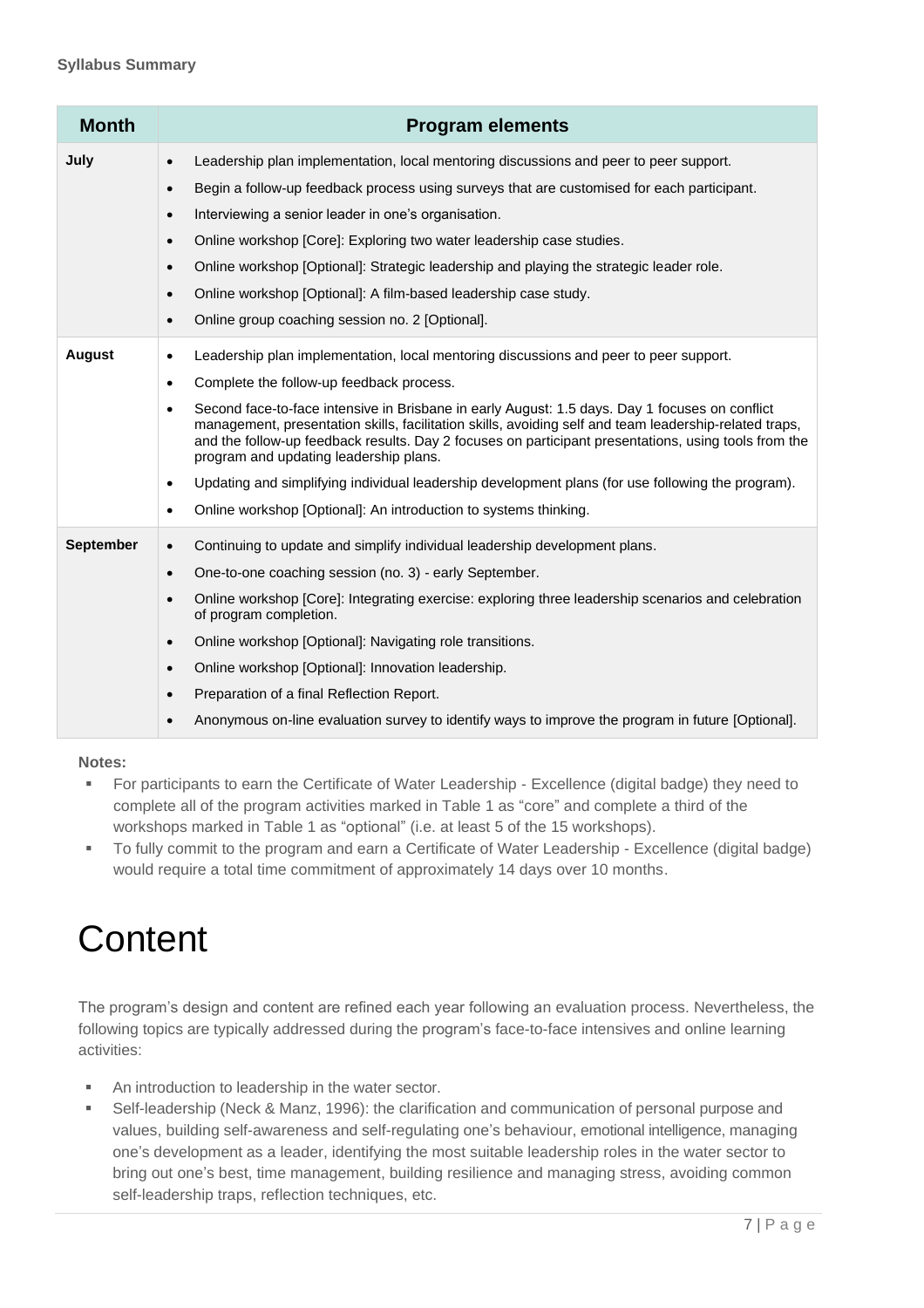- Learning how to play six common and/or important leadership roles in the water sector (i.e. the champion leader, enabling [adaptive] leader, cross-boundary team leader, thought leader, strategic leader and trusted advisor roles; see Taylor *et al*., 2015). The program provides guidance and resources on how to play all of these roles, although most participants choose to focus on learning how to play one or two of them during the program.
- Situational leadership, including how to play different leadership styles at different times (see Goleman, 2000). In particular, we explore how to use the transformational leadership style (e.g. when seeking to influence without much authority), the adaptive leadership style to address complex challenges, and styles of leadership that are needed to lead in a crisis (e.g. the commanding leadership style), and the coaching style.
- **•** Team leadership, including leading cross-boundary teams (e.g. multi-disciplinary project teams), virtual teams and creative teams.
- Strategic leadership (see Leitch *et al.*, 2016).
- Ethics, ethical leadership, authentic leadership and servant leadership (see Northouse, 2021).
- Using several well researched water leadership case studies to explore how leaders playing different leadership roles can work together to advance more sustainable forms of urban water management and integrated river basin management.
- Key communication skills for leaders, including active listening, conflict management, giving and receiving feedback, building and communicating shared visions, storytelling, using social media, facilitation skills, coaching, and presentation skills.
- Techniques to build different forms of personal and position power.
- Guidance on how to design and execute an influence strategy, including 'influencing up' and influencing politicians.
- Different forms of social networking (see Ibarra & Hunter, 2007).
- **Principles and methods of leader and leadership development (e.g. mentoring, coaching, reflection,** challenging job assignments, methods to get frequent feedback from colleagues). Including the use of individual leadership development plans, and avoiding common developmental traps (e.g. those discussed in Taylor, 2017).
- Practical systems thinking techniques that can be used as part of the enabling / adaptive leadership role when working with complex problems.

Importantly, participants choose which aspects of leadership to address in their individual leadership development plans. This choice is based on their 360-degree feedback, discussions with mentors, supervisors and coaches, the results of numerous self-assessment activities, the participants' purpose and career plans, and the participants' own intuition following exposure to a range of leadership concepts and tools. These plans are 'living documents'. At the end of the program it is common for high performing participants to be on version 4 or 5 of their plan. Most plans have three developmental objectives that focus on specific aspects of leadership (e.g. learning how to play the champion role or improving an aspect of communication). The provision of feedback on draft plans by an IWC coach and the three one-to-one coaching sessions provide an opportunity for IWC coaches to work closely with each participant to improve aspects of leadership that are most relevant to them and their organisation.

The one-to-one coaching sessions also provide an opportunity for the IWC's leadership coaches to provide program participants with personalised packages of information and guidance to help them address their unique leadership challenges. For example, some participants may use the guidance of an IWC leadership coach to work on aspects of leadership that are not specifically addressed in the program's core training modules (e.g. overcoming the 'imposter syndrome').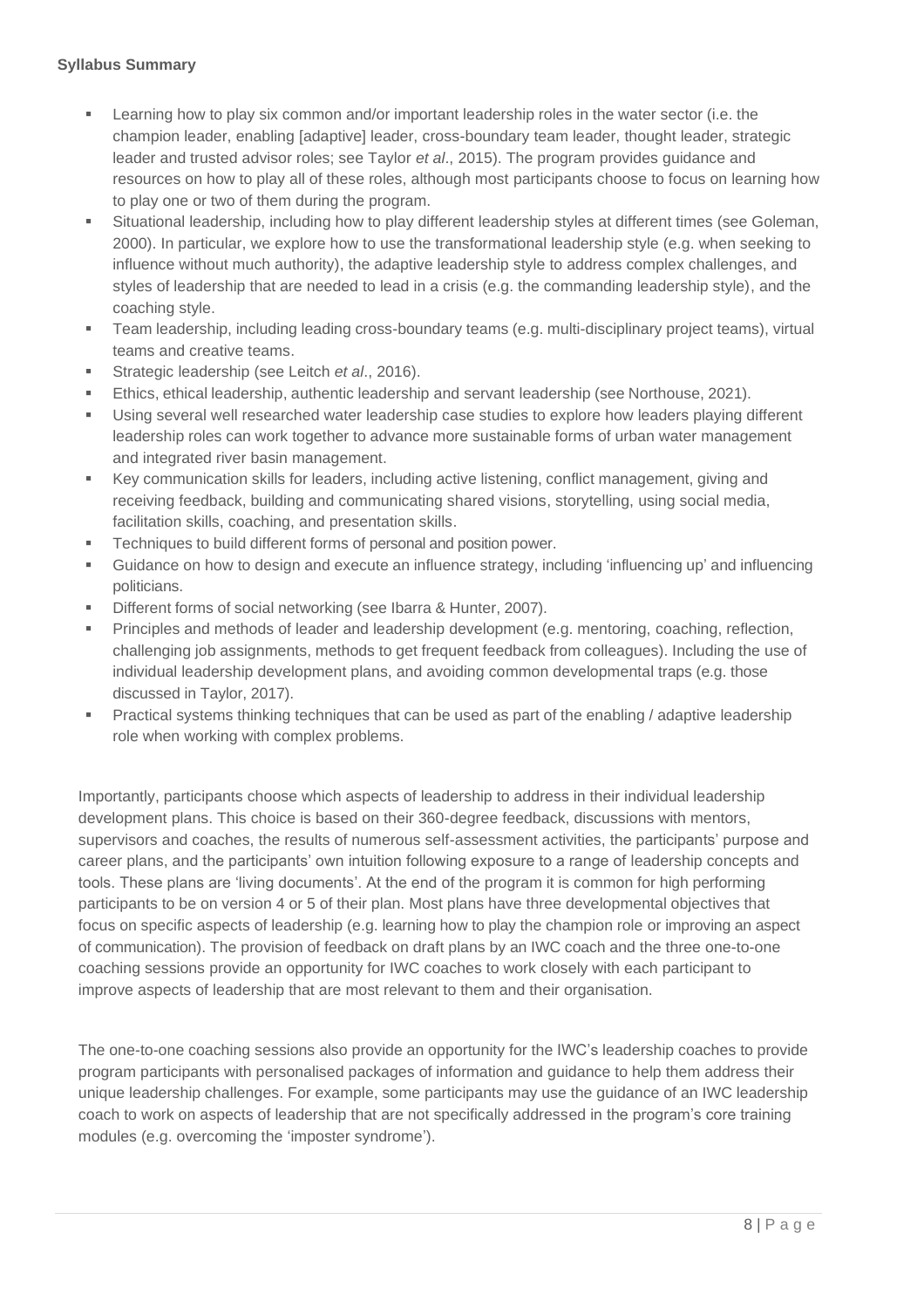# <span id="page-8-0"></span>Delivery team

Dr André Taylor (BSc Hons, MEM, PhD) is the IWC's Leadership Specialist and leads the delivery of the program. Each year, the program's delivery team comprises of approximately 10 industry leaders, educators and coaches who act as executive group mentors, specialist trainers/facilitators, coaches and guest speakers.

Typically modules within the program are facilitated by our Leadership Specialist with support from guest speakers and other IWC leadership coaches. Our guest speakers are a mix of emerging and executive level leaders. We also engage former program participants to be guest speakers as we have found that they are particularly good at presenting concepts and sharing their 'leadership development story' in ways that strongly resonate with our participants. Our group mentors are distinguished executive water leaders who have experience working in a variety of leadership roles including roles at the CEO and board chair levels.

The program's coordinator and leadership coaches are also experienced water practitioners and leaders. We believe that the impact of the program is enhanced by having a core delivery team with a deep understanding of the context in which the participants work. This reflects the belief that leadership is acutely sensitive to context, and leadership development programs need to be very focused on those topics and capacities that are most relevant to its target audience.

# <span id="page-8-1"></span>Evaluation results

The program has been evaluated each year from 2011 so it can be progressively improved. In addition, rigorous evaluation occurred in the first few years to estimate its Return on Investment (RoI) to participants and sponsoring organisations. Examples of typical annual evaluation results include:

- Strongly positive participant feedback. For example, in 2017:
	- o The extent to which program met all of its objectives: The average rating from participants on a 1-9 Likert-type scale was 96% (anonymous feedback).
	- o The extent to which the program achieved its objective of working with participants to strengthen leadership skills known to be associated with effective water leaders and organisational leaders in general: The average rating was 93%.
	- o The extent to which the participants' ability to successfully undertake leadership has improved as a result of participating in this program. The average rating was 89%.
	- o The extent to which the participants' confidence to take on leadership roles and activities has increased as a result of participating in this program. The average rating was 89%.
- Strong evidence of behavioural change during the program. For example, Figure 1 shows anonymous feedback data from the colleagues of participants in 2021, which is similar to other years. It indicates that the average level of behaviour change with respect to behaviours that were included in individual leadership development plans after 4 months was better than "moderate" (i.e. 5.5 on the 1-7 scale). The average rating for each of the 17 participants was also positive, meaning that positive behavioural change had been observed by their peers. These data are particularly valuable as they relate to the aspects of leadership that each participant has been working on, do not rely upon self-reporting, and are reported directly and anonymously from the participants' colleagues to the IWC.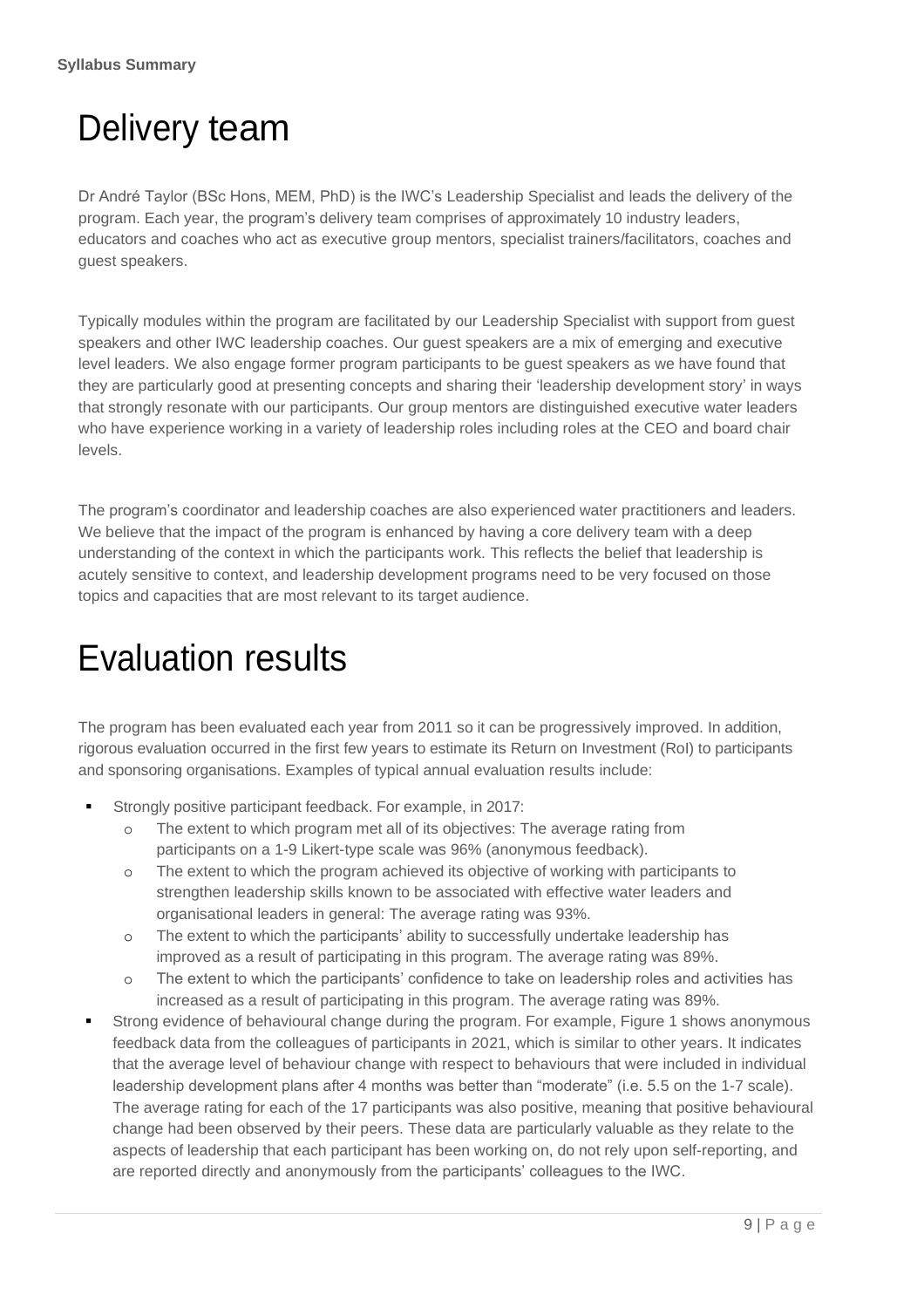

**Figure 1:** The extent of behavioural change after 4 months of implementing individual leadership plans, as assessed by the colleagues of participants in 2021

Strong evidence that a positive RoI can be expected in less than a year following the program assuming participants fully to commit to the program. For example, in 2012 the conservatively estimated average RoI estimate for the program was 3.4 or 340%. This was estimated using methodology from Phillips (2007) and Phillips & Phillips (2002, 2003). An RoI of 3.4 means that a participant should expect to return the full cost of participating the program to be repaid three times over after 1 full year following the program. Given the average participant is in their 30s and most would retire in their 60s, we would expect the total RoI over the span of their careers to be approximately 100 fold.

### <span id="page-9-0"></span>Assessment and certificates

Participants in the program may achieve one of two Griffith University digitally badged micro-credentials a Certificate of Water Leadership or a Certificate of Water Leadership (Excellence). In short, a Certificate of Excellence micro-credential is awarded when participants complete all compulsory (core) elements of the program and a third of the optional elements (see Table 1). A standard Certificate micro-credential is awarded when participants just complete the most basic elements of the program (e.g. the face-to-face intensives, the 360-degree feedback, the individual leadership development plan, two of the one-to-one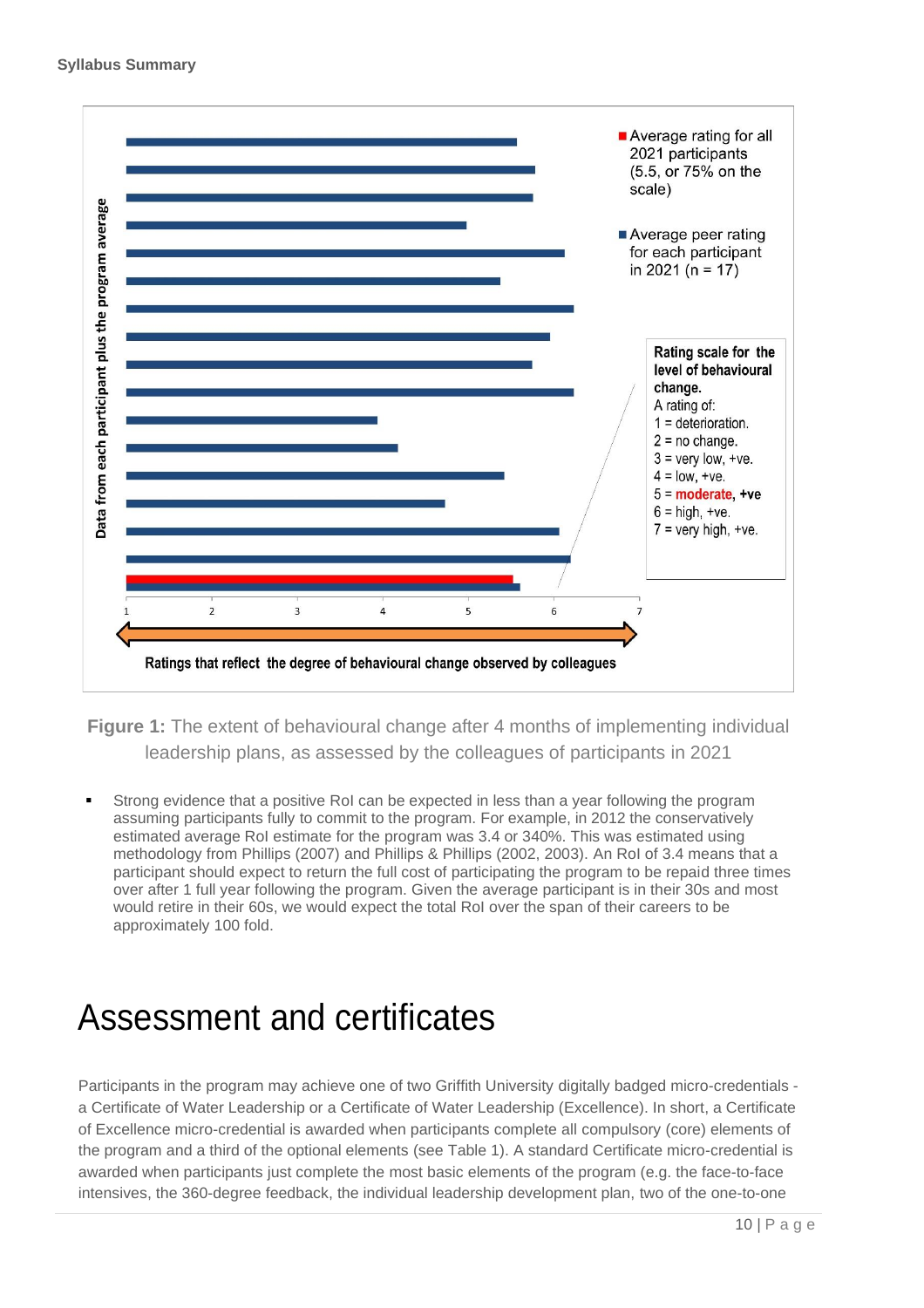coaching sessions, and the final Reflection Report). The vast majority of program participants earn the higher level of certificate (digital badge). Students also completing the Graduate Certificate in Water Leadership need to participate in the IWC Water Leadership Program to such a level that they earn the Certificate of Water Leadership (Excellence) credential.

Micro-credential certificates are issued in the form of digital badges granted through Credly. The Certificate of Excellence provides 20 Credit Points of advanced standing entry towards the Graduate Certificate in Water Leadership offered by Griffith University. This means that participants who are just participating in the IWC Water Leadership Program and earn the Certificate of Excellence can choose to come back to Griffith University in future years and complete their Graduate Certificate in Water Leadership if they wish.

### <span id="page-10-0"></span>Timing and key dates

The IWC Water Leadership Program runs for 10 months each year, from 1 December to 30 September. Applications can be made **online** any time before 31 October. The program is filled on a 'first-come firstserved' basis, so interested participants are encouraged to apply early. Please check the IWC website for up-to-date information.

### <span id="page-10-1"></span>Time commitment for participants

We estimate that full commitment to this program requires approximately 14 days of time over 10 months (i.e. from early December to late September). The peak workload corresponds with the first face-to-face intensive in March and the creation of the leadership development plans shortly after this intensive. Note that:

- Most elements of the program are compulsory if a participant wishes to gain a Certificate of Water Leadership - Excellence (digital badge).
- Some elements of the program are optional which provides participants with the choice of participating in everything and maximising the program's value, or being selective about what learning activities they engage with.
- With the exception of the first face-to-face intensive in March, there is flexibility as to when participants can undertake the learning activities (e.g. one-to-one coaching sessions can be rescheduled, and participants can do 'catch up activities' if they are not able to attend live online workshops).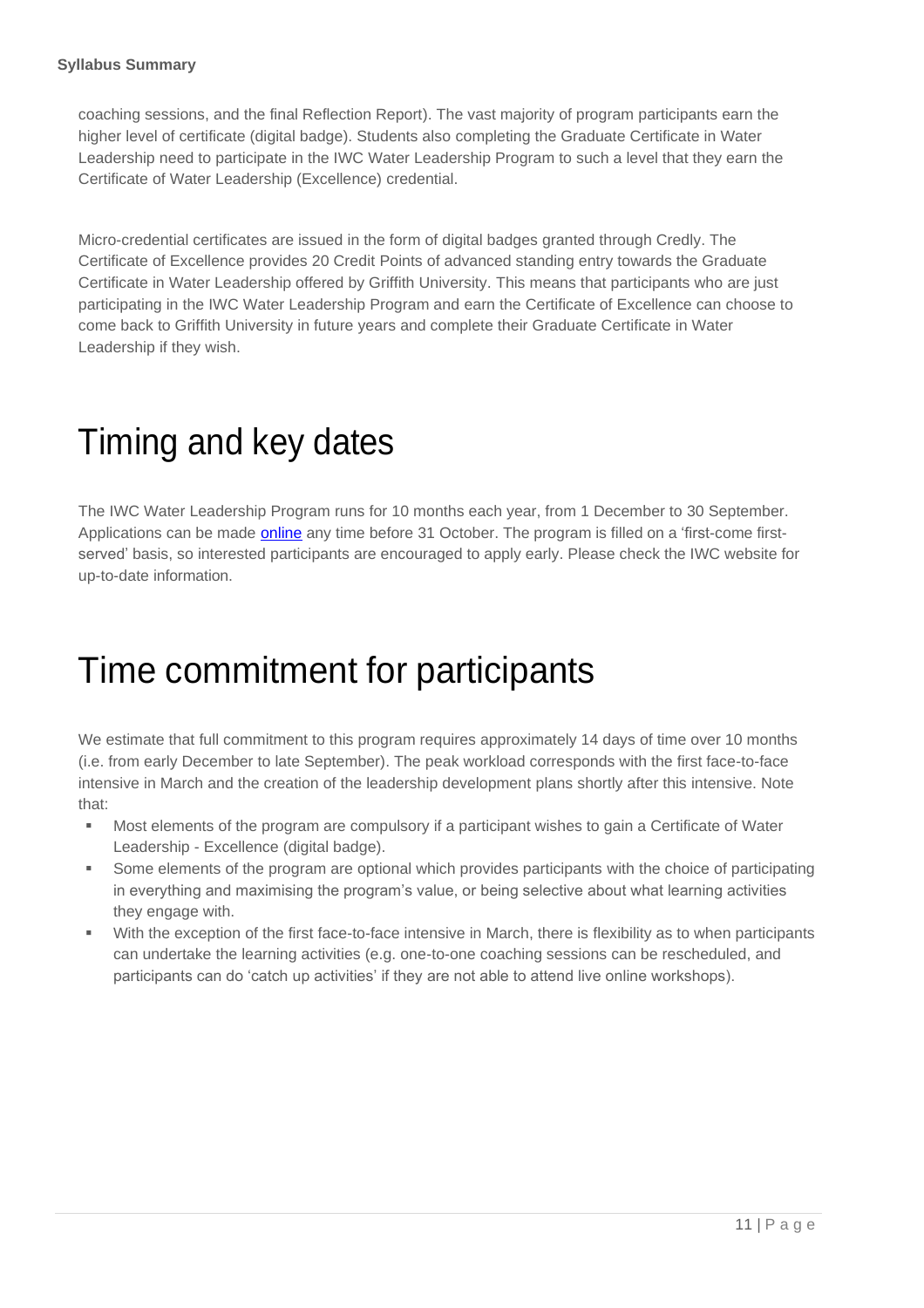### <span id="page-11-0"></span>**Testimonials**

<span id="page-11-1"></span>

#### **Caitlin Davis**

Team Leader Portfolio Management, Victorian Environmental Water Holder

*What a fantastic opportunity for water and catchment management industry professionals! I can't speak highly enough of this results-driven, practical, researched-based and enjoyable course. It has had a positive effect on me and my workplace, and will continue to deliver outcomes into the future.*

<span id="page-11-2"></span>

#### **Dr Rebekah Kenna**

Erosion and Sediment Control Officer, Redland City Council

*It is an outstanding program that had and will continue to have a positive impact on my leadership abilities, along with the leadership abilities of those around me. I found the program partially relevant to those of us from specialist backgrounds, as the program has a focus on skills to transition from being a technical expect towards being able to strategically influence and effectively drive change. I am particularly grateful for my increased abilities to exert influence especially across organisational boundaries.*

<span id="page-11-3"></span>

#### **Lisa Mazzella**

Senior Policy Officer, Strategic Policy and Programs – Water, Department of Water and Environmental Regulation, WA

*I'm extremely grateful for the opportunity to join the IWC leadership program. I feel like I've learned a new language, and this is the beginning of a lifetime of learning. … The program is excellent. It is very well designed, based on high-quality research, and I would highly recommend it to anyone who wants to build leadership skills.*

### <span id="page-11-4"></span>More information

For up-to-date information:

- Visit our website: <https://watercentre.org/courses/water-leadership-program/>
- Or contact the program coordinator and IWC Leadership Specialist:

Dr André Taylor andre.taylor@griffith.edu.au Ph. +61 438 182 709